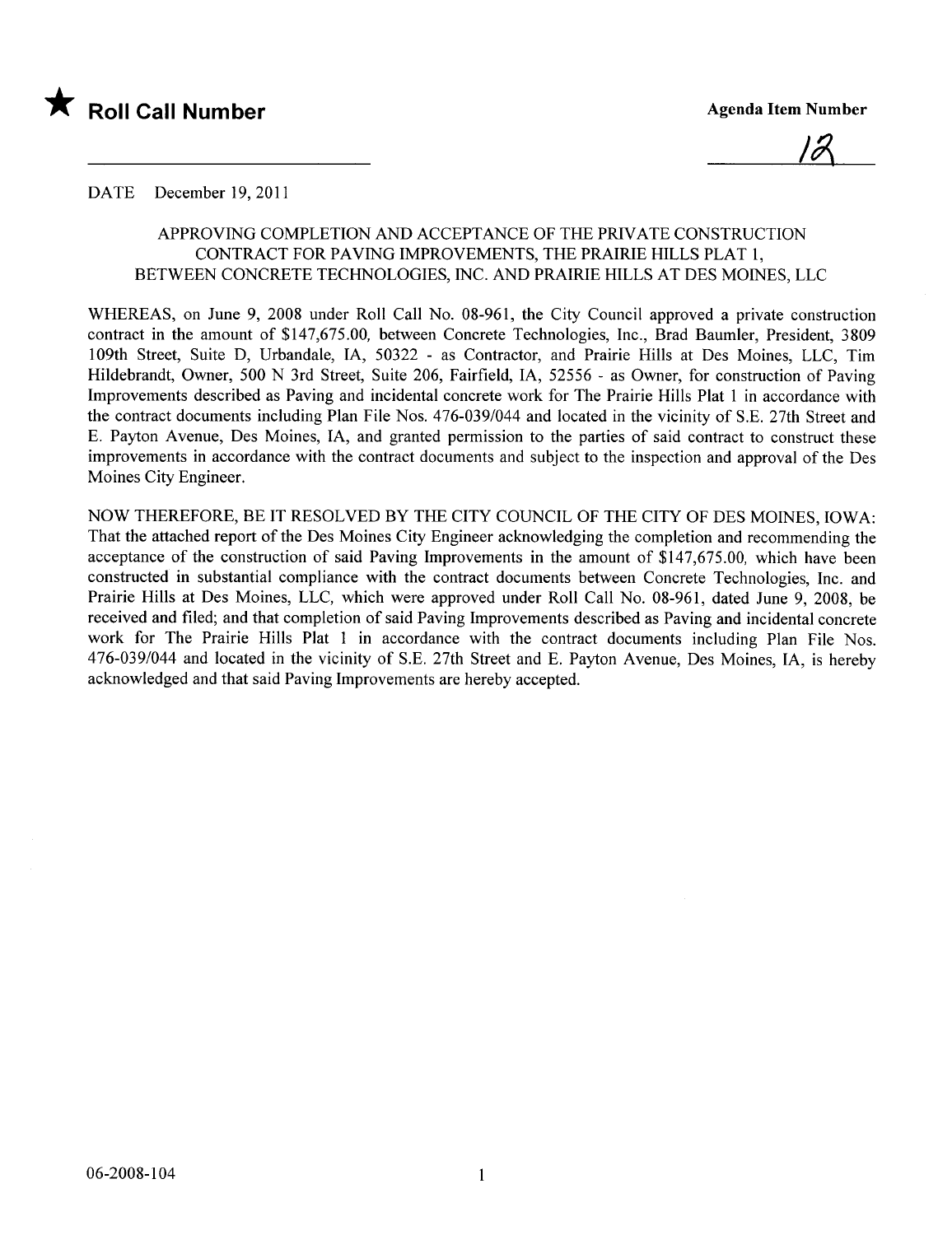

12

DATE December 19, 2011

Activity ID 06-2008-104

Moved by to adopt.

FORM APPROVED:

<u>thetelen Vandopl</u>

Deputy City Attorney

 $\approx$  Funding Source: All project costs are to be paid by the Owner(s), Prairie Hills at Des Moines, LLC

| <b>COUNCIL ACTION</b> | <b>YEAS</b> | <b>NAYS</b> | <b>PASS</b> | <b>ABSENT</b> |
|-----------------------|-------------|-------------|-------------|---------------|
| <b>COWNIE</b>         |             |             |             |               |
| <b>COLEMAN</b>        |             |             |             |               |
| <b>GRIESS</b>         |             |             |             |               |
| <b>HENSLEY</b>        |             |             |             |               |
| <b>MAHAFFEY</b>       |             |             |             |               |
| <b>MEYER</b>          |             |             |             |               |
| <b>MOORE</b>          |             |             |             |               |
| <b>TOTAL</b>          |             |             |             |               |
| <b>MOTION CARRIED</b> |             |             |             | APPROVED      |
|                       |             |             |             |               |
|                       |             |             |             | Mavor         |

I, Diane Rauh, City Clerk of said City Council, hereby certify that at a meeting of the City Council, held on the above date, among other proceedings the above was adopted.

IN WITNESS WHEREOF, I have hereunto set my hand and affixed my seal the day and year first above written.

Mayor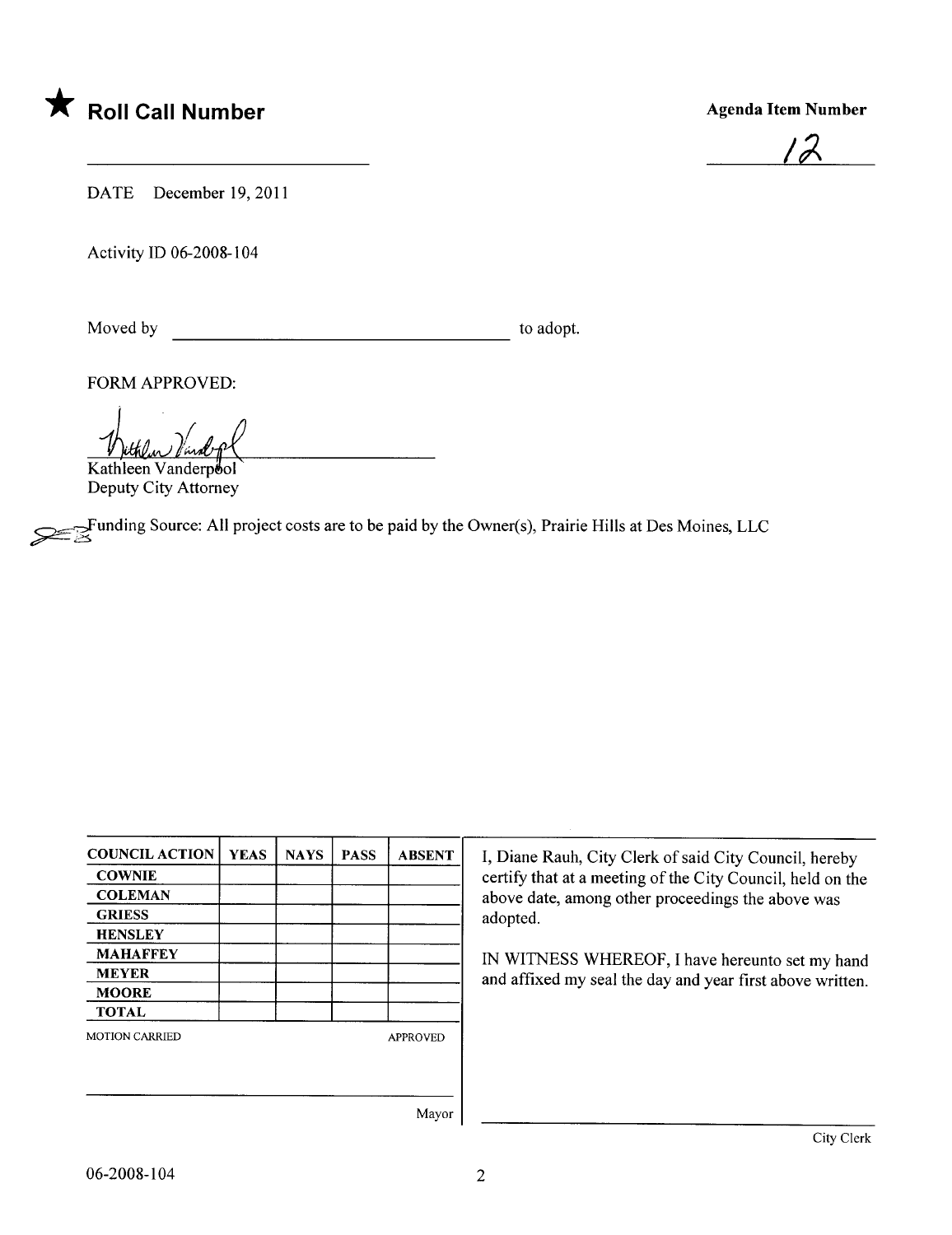

 $12$ 

**VICINITY MAP** 

# THE PRAIRIE HILLS PLAT 1 **ACTIVITY ID 06-2008-104 - PAVING ACTIVITY ID 07-2008-106 - SANITARY & STORM SEWERS**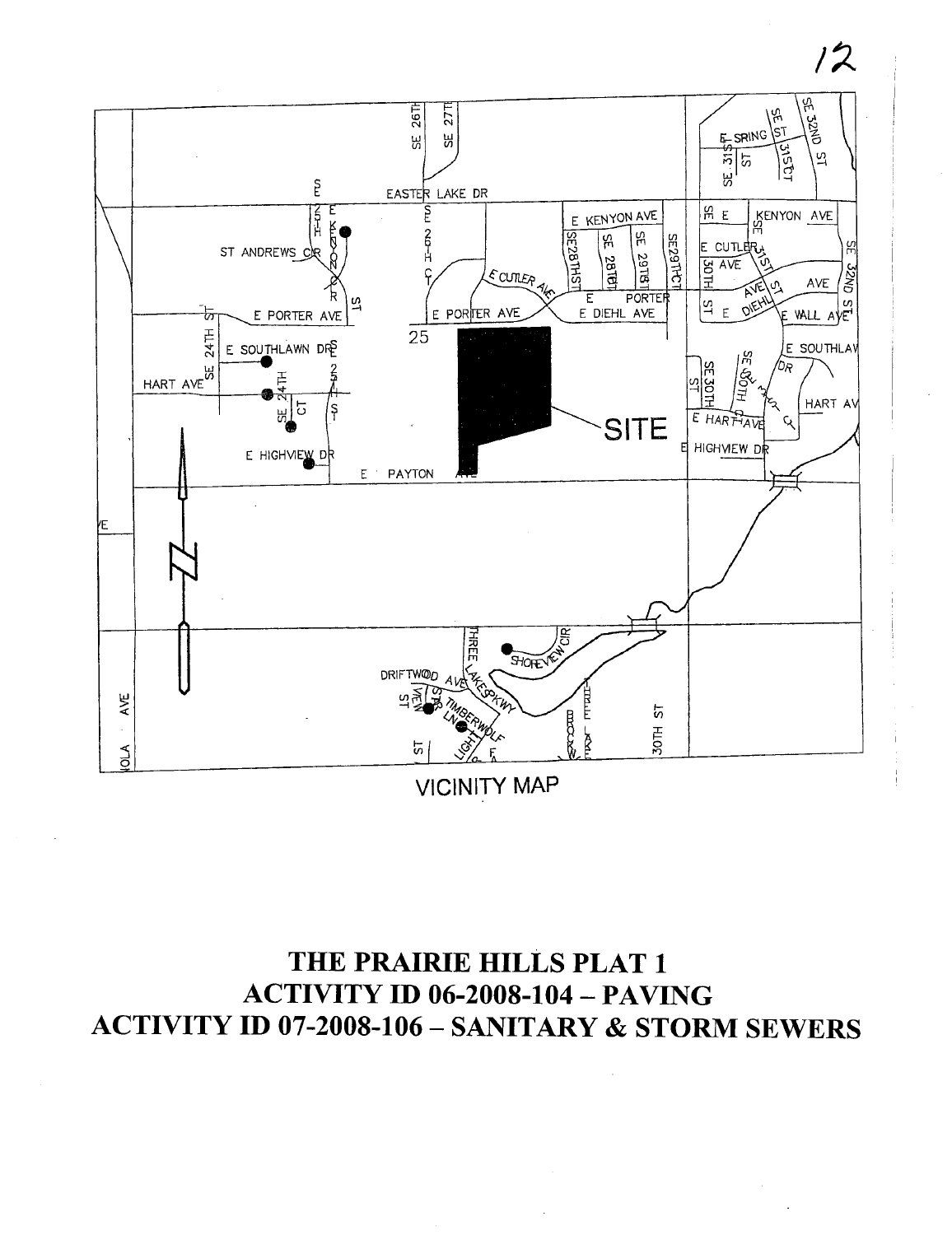December 19, 2011



# **CERTIFICATION OF COMPLET**

#### AGENDA HEADING:

Approving completion and recommending acceptance of the Private Construction Contract for Paving Improvements The Prairie Hils Plat 1, between Concrete Technologies, Inc. and Prairie Hills at Des Moines, LLC.

#### SYNOPSIS:

Approve the Des Moines City Engineer's Certification of Completion, acknowledge the completion and accept construction of said improvement.

#### FISCAL IMPACT:

#### Amount: \$147,675.00 As-Built Contract Cost

Funding Source: No Cost to the City of Des Moines; all costs are to be paid by the Owner, Prairie Hills at Des Moines, LLC

### CERTIFICATION OF COMPLETION:

On June 9, 2008, under Roll Call No. 08-961, the City Council approved a private construction contract in the amount of \$147,675.00, between Concrete Technologies, Inc., Brad Baumler, President, 3809 109th Street, Suite D, Urbandale, IA 50322 - as Contractor, and Prairie Hils at Des Moines, LLC, Tim Hildebrandt, Owner, 500 N 3rd Street, Suite 206, Fairfield, lA, 52556 - as Owner, for construction of Paving Improvements described as Paving and incidental concrete work for The Prairie Hills Plat 1 in accordance with the contract documents including Plan File Nos. 476-039/044 and located in the vicinity of S.E. 27th Street and E. Payton Avenue, Des Moines, IA, and granted permission to the parties of said contract to construct these improvements in accordance with the contract documents and subject to the inspection and approval of the Des Moines City Engineer.

I hereby certify that the construction of said Paving Improvements described as Paving and incidental concrete work for The Prairie Hils Plat 1 in accordance with the contract documents including Plan File Nos. 476-039/044 and located in the vicinity of S.E. 27th Street and E. Payton Avenue, Des Moines, lA, Activity ID 06-2008-104, has been completed in substantial compliance with the contract documents between Concrete Technologies, Inc. and Prairie Hills at Des Moines, LLC, which were approved under Roll Call No. 08-961, dated June 9,2008 and I hereby recommend that the above Paving Improvements be accepted.

1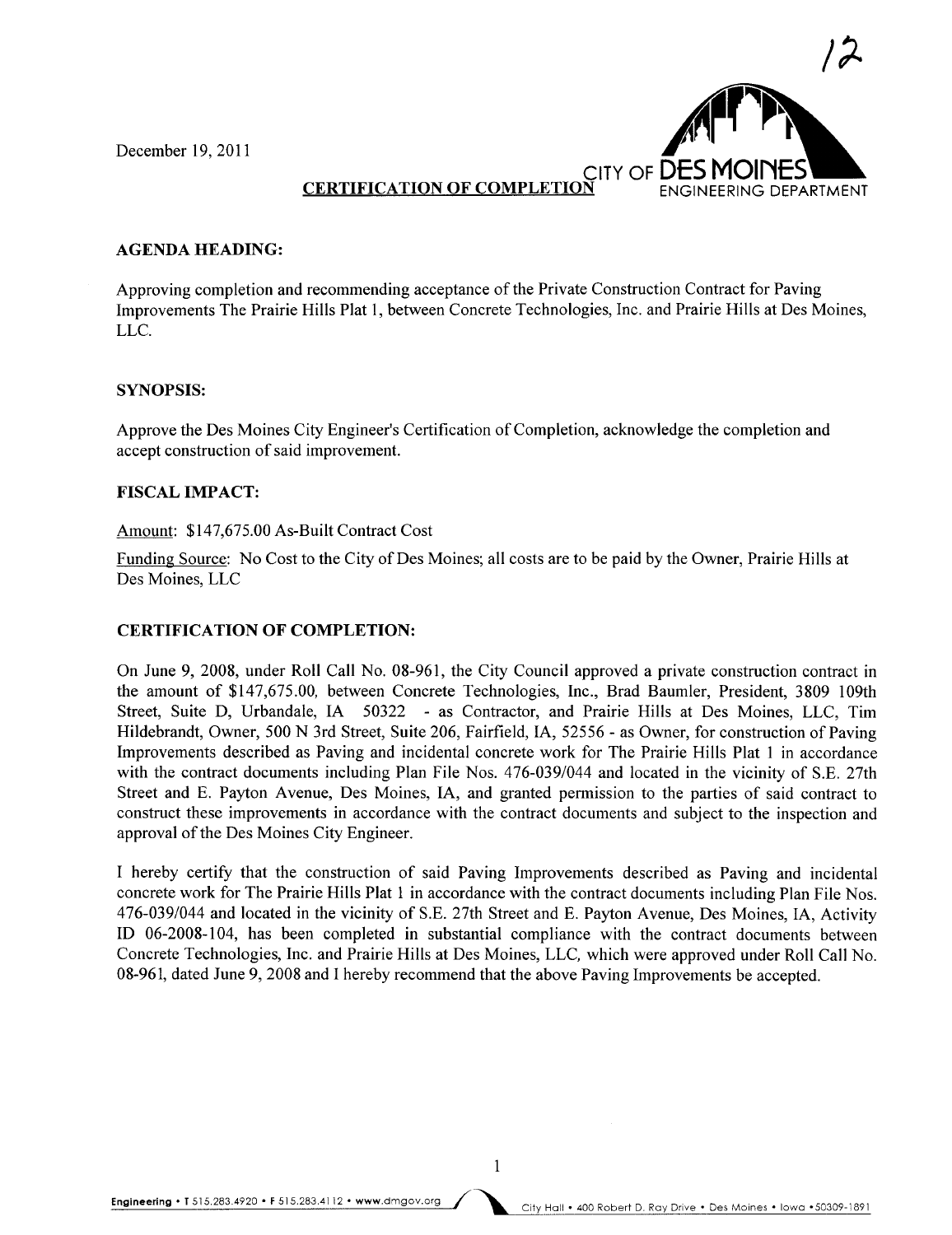I further certify that the amount of completed Paving Improvements is \$147,675.00.

Jol E Brewer 10

Jeb E. Brewer, P.E. Des Moines City Engineer

 $\overline{2}$